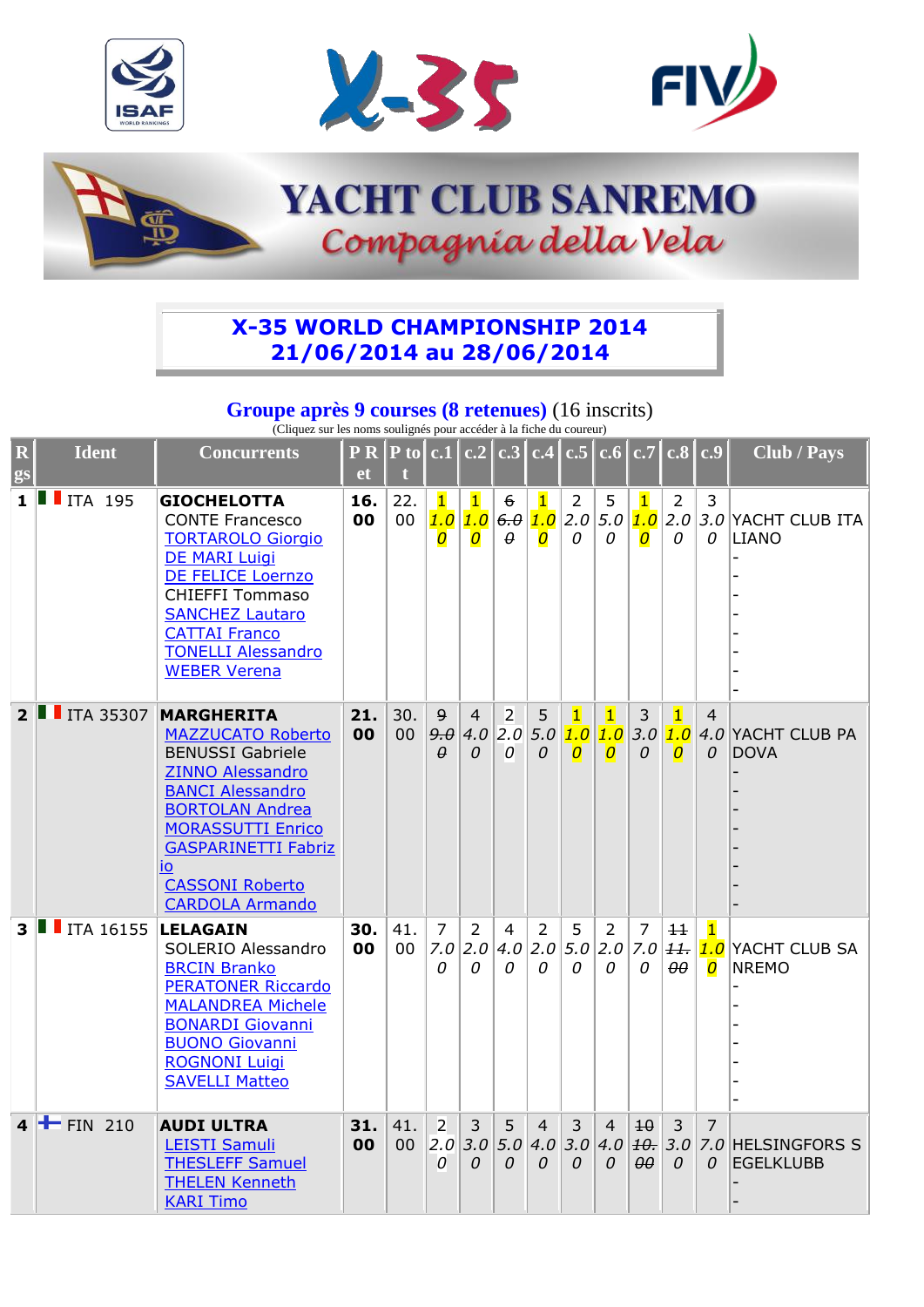|                             |                            | <b>SILLMAN Patrik</b><br><b>ULLAKO Jari</b><br><b>BOGDANOFF Nikolas</b><br><b>MANSNER Erik</b>                                                                                                                                             |           |               |                                          |                                                           |                                                    |                      |                                            |                        |                     |                        |                   |                                                                     |
|-----------------------------|----------------------------|--------------------------------------------------------------------------------------------------------------------------------------------------------------------------------------------------------------------------------------------|-----------|---------------|------------------------------------------|-----------------------------------------------------------|----------------------------------------------------|----------------------|--------------------------------------------|------------------------|---------------------|------------------------|-------------------|---------------------------------------------------------------------|
| 5.                          | $\mathbf{F}$ FIN 175       | <b>AUDI E-TRON</b><br><b>KEKKONEN Teemu</b><br><b>LYDEN Anssi</b><br><b>WINQUIST John</b><br><b>KUKKONEN Susanna</b><br><b>MIETTINEN Tuomas</b><br><b>TORMA Sandra</b><br><b>LEMMETYINEN Simo</b><br><b>LINDQVIST Mikael</b>               | 34.<br>00 | 46.<br>00     | 4<br>4.0<br>$\theta$                     | 6<br>6.0<br>0                                             | $\mathbf{1}$<br>1.0<br>$\overline{\boldsymbol{O}}$ | 9<br>0               | 6<br>$9.0 6.0 $ $\frac{12}{12}$   2.0<br>0 | $+2$<br>$\theta\theta$ | 2<br>0              | 4<br>0                 | 2<br>0            | $ 4.0 2.0 $ SAARISTON KIP<br><b>PARIKERHO</b>                       |
|                             | 6   ITA 35125 DOLCENERA    | <b>BISTI Fabio</b><br><b>SEGNINI Giovanni</b><br><b>MASSARO Anna maria</b><br><b>COSENTINO Roberto</b><br><b>MONTEFUSCO Fabio</b><br><b>GIUSEPPINI Sergio</b><br><b>MARRUCCI Leonardo</b><br><b>LALLAI</b> Giuseppe                        | 58.<br>00 | 71.<br>00     | 3<br>3.0<br>0                            | 9<br>9.0<br>0                                             | 8<br> 8.0 <br>0                                    | 8<br>0               | 10<br>$8.0$ 10. $\frac{13}{13}$ 9.0<br>00  | $+3$<br>$\theta\theta$ | 9<br>$\mathcal{O}$  | 5<br>0                 | 6<br>$\Omega$     | $5.0$ 6.0 CLUB NAUTICO<br><b>FOLLONICA</b>                          |
|                             | $7 \equiv$ NED 115         | <b>WHO'S NEXT</b><br><b>VA DAELEN ALWIN</b><br><b>VAN EEUWIJK RUTGE</b><br>R<br><b>SLUIJTERS MICHIEL</b><br><b>GOETHALS DANIEL</b><br><b>KAMPEN MARIJE</b><br><b>HUIJGEN JACCO</b><br><b>SCHAAF DUNCAN</b>                                 | 61.<br>00 | 74.<br>00     | 6<br>6.0<br>0                            | $\overline{7}$<br>7.0<br>0                                | 3<br>3.0<br>$\Omega$                               | 12<br>00             | $\overline{7}$<br>12.  7.0 11.<br>0        | 11<br>00               | 6<br>6.0<br>0       | $+3$<br>$\theta\theta$ | 9<br> 13.90 <br>0 | <b>WV DE KAAG</b>                                                   |
|                             | $8 \equiv$ NED<br>12       | <b>YELLOW ROSE</b><br><b>OFFERMANS Johan</b><br><b>RINGERS Marten Jan</b><br><b>HOEKSTRA Paul</b><br><b>GIARD Marc</b><br><b>RINGERS Daniel</b><br><b>RINGERS Josephine</b><br><b>VAN BRAAM Niels</b><br><b>HEEMSKERK Kay</b>              | 66.<br>00 | 00            | 83. $ DN $<br>F<br>17.<br>$\theta\theta$ | 8<br>$\mathcal O$                                         | 7<br>$\Omega$                                      | 3<br>$\Omega$        | 12 <sup>2</sup><br>00 00                   | 14                     | 8<br>$\Omega$       | 6<br>$\Omega$          | 8<br>$\Omega$     | $ 8.0 7.0 3.0 12. 14. 8.0 6.0 8.0 $ KRALINGSE ZEIL<br>VERENIGING    |
|                             | $9$ $\blacksquare$ ITA 190 | <b>SPIRIT OF NERINA</b><br><b>VIGANO' Gianluca</b><br><b>BARGONI Jacopo</b><br><b>ASCOLI Fabio</b><br><b>SENA Paolo</b><br><b>QUARANTA Riccardo</b><br><b>RICALDONE Paolo</b><br><b>SPOTORNO Gabriele</b><br><b>GATTO Giovammatte</b><br>О | 69.<br>00 | 86.<br>$00\,$ | 5<br>5.0<br>0                            | <b>DS</b><br>$\Theta$<br>H <sub>r</sub><br>$\theta\theta$ | 14<br>00                                           | 6<br> 14. 6.0 <br>0  | <b>BF</b><br>D<br>17.<br>00                | 8<br> 8.0 4.0<br>0     | $\overline{4}$<br>0 | 10<br>00               | 5<br>0            | $\vert$ 10. $\vert$ 5.0 $\vert$ ALESSANDRIA S<br><b>AILING TEAM</b> |
| $\mathbf{1}$<br>$\mathbf 0$ |                            | <b>GBR6835R X ON THE BEACH</b><br><b>DIETRICH Ingo</b><br><b>SCHLONSKI Alexande</b><br><b>BRESNAN Peter</b><br><b>HEUCHAN Mark</b>                                                                                                         | 70.<br>00 | 84.<br>00     | 8<br>8.0<br>0                            | 00                                                        | $12 \mid 13 \mid$<br>00                            | 14<br>$\theta\theta$ | $\overline{4}$<br>$\Omega$                 | 6<br>0                 | 5<br>0              | 9<br>0                 | 13                | 12. 13. $44.  4.0  6.0  5.0  9.0  13.$ MUNICH YACHT<br>00 CLUB      |